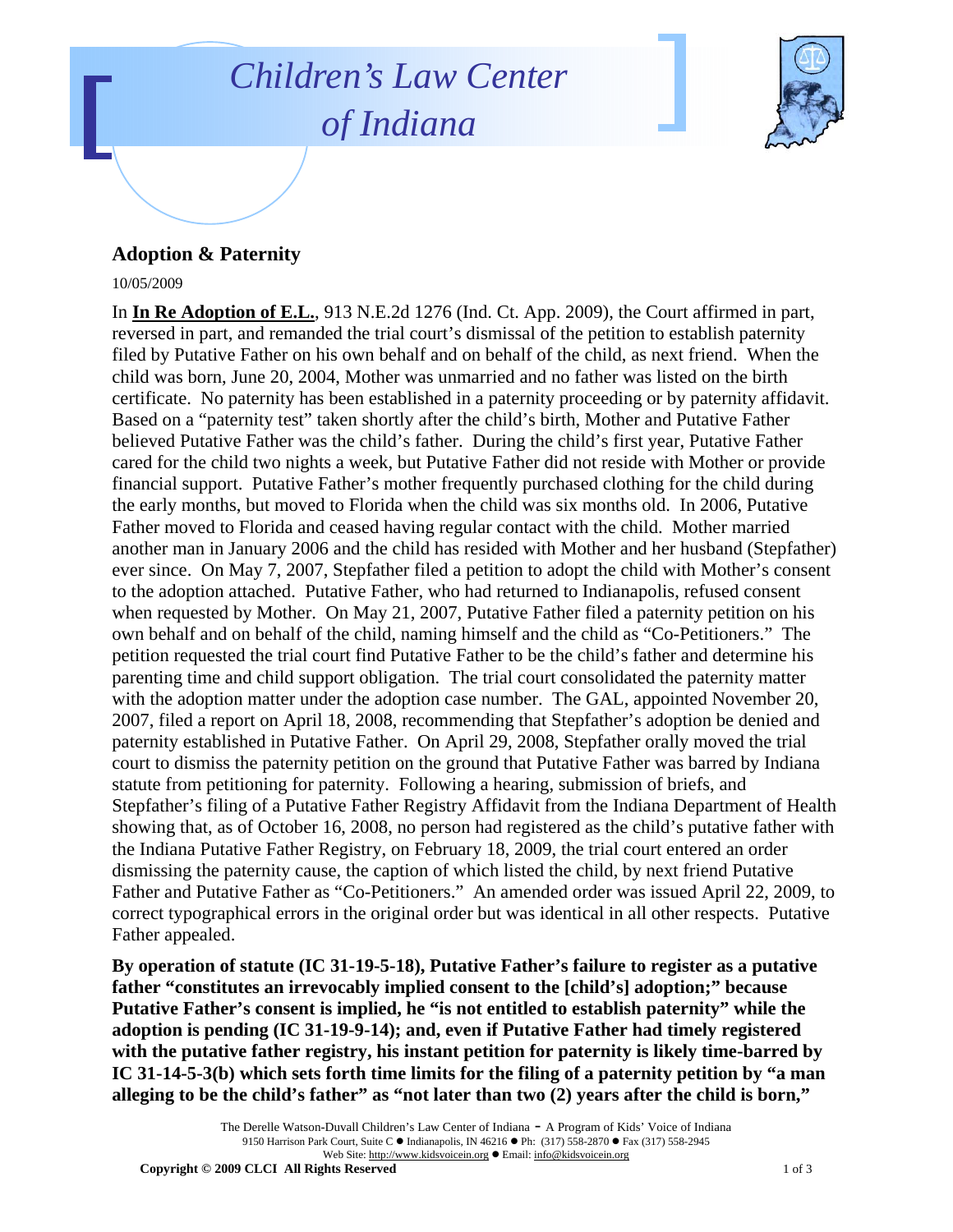**subject to six exceptions which are not applicable here.** Id. at 1280-81. The Court opined that (1) the trial court's dismissal of the paternity petition was based on IC 31-19-9-12(1); (2) the trial court interpreted IC 31-19-9-12(1) to mean consent to adoption is implied if the putative father fails in either respect, that is, fails to file either a paternity petition or a motion contesting adoption within 30 days' notice of the adoption petition; (3) after the trial court's dismissal of the paternity petition, the Indiana Supreme Court issued its decision in In Re B.W., 908 N.E.2d 586 (Ind. 2009) authorizing a court to find implied consent to adoption under IC 31-19-9-12(1) only when a putative father "fails in *both* respects," that is, fails to timely file *both* a motion contesting adoption and a paternity petition, Id. at 592 (emphasis in original); and (4) because Putative Father timely filed a paternity petition, his failure to file a motion contesting adoption does not imply consent to adoption under IC 31-19-9-12(1) and therefore does not bar him from petitioning for paternity pursuant to IC 31-19-9-14. E.L. at 1279. The Court found, however, that (1) IC 31-19-5 governs Indiana's Putative Father Registry and imposes registration requirements for putative fathers who wish to contest their child's adoption or petition for paternity while the adoption is pending; (2) inasmuch as Putative Father meets the statutory definition of a putative father at IC 31-9-2-100, he is subject to the registration requirements of IC 31-19-5; (3) a putative father who fails to register with the Putative Father Registry within the time specified by IC 31-19-5-12 (the later of 30 days after the child's birth or the earlier of the date of the filing of a petition for the child's adoption or termination of the parental rights of the child's mother) "waives notice of an adoption proceeding" and "[t]he putative father's waiver under this section constitutes an irrevocably implied consent to the child's adoption," IC 31-19- 5-18 and IC 31-19-9-12(4); (4) when consent to adoption is implied by failure to timely register, the putative father is precluded from establishing paternity, IC 31-19-9-14; and (5) it is undisputed, and the record shows, that Putative Father had not registered as the child's putative father when the adoption petition was filed, which is the relevant deadline under IC 31-19-5- 12(a). Contrary to Putative Father's arguments, his timely filing of the paternity petition did not render moot the issues concerning the requirement that he file with the Putative Father Registry, in that IC 31-14-20-1(b) provides that a man who files a paternity action "shall register with the putative father registry ... within the period provided under IC 31-19-5-12," and IC 31-19-5-6(b) provides that "[t]he filing of a paternity action by a putative father does not relieve the putative father from the: (1) obligation of registering; or (2) consequences of failing to register ... unless paternity has been established before the filing of the petition for adoption of the child." Id. at 1279-80.

**The trial court erred in dismissing the paternity petition with respect to the child because no Indiana statute sets forth applicable grounds for dismissing a paternity petition filed on behalf of a minor child by a next friend; and IC 31-19-9-14 does not limit Putative Father's ability to serve as the child's next friend, does not limit the child's rights to file a paternity petition, and does not say a putative father whose consent to adoption is implied may not be adjudicated the father in pre-adoption proceedings.** Id. at 1282. The Court opined that, (1) although Indiana has no statutory definition of "next friend," this court has held a putative father is a proper next friend for purposes of a paternity petition; (2) precedents indicate the fact that Putative Father is time-barred from petitioning in his own name does not preclude him from filing a petition as next friend on behalf of the child; (3) with respect to the acknowledged anomaly that a putative father barred by one statutory section from petitioning for paternity on his own behalf may nevertheless succeed in filing, under a different statutory section, substantially the same petition as next friend on behalf of the child, authority provides that where two statutes appear inconsistent in some respect, the court must give effect to both if possible;